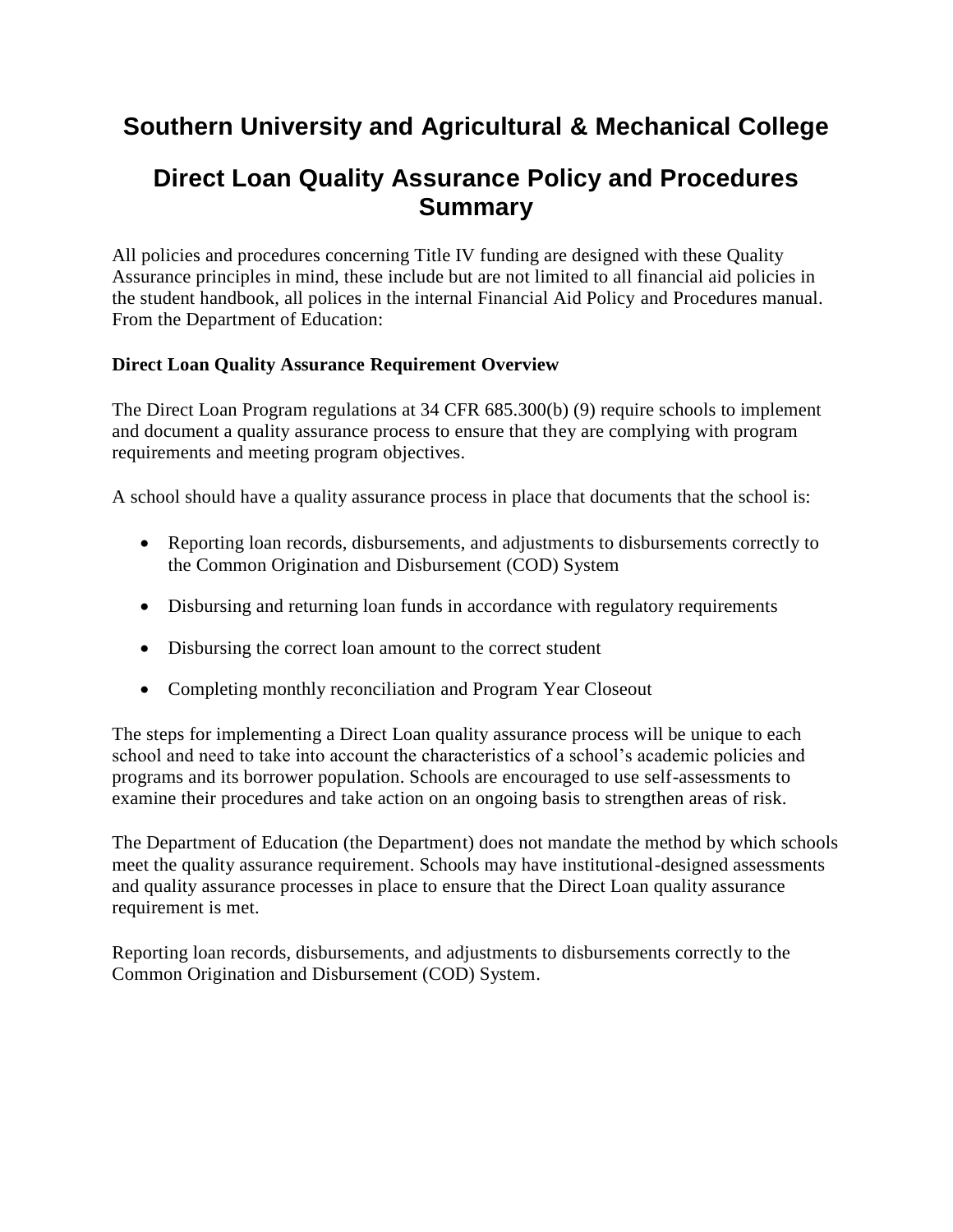## **Reporting loan records, disbursements and adjustments to disbursements correctly to the Common Origination and Disbursement (COD)**

## **Description of Process**

The Office of Student Financial Aid utilizes Banner SIS system to originate all Federal Direct Loans. The SIS system and the Registrar verifies attendance and enrollment of students prior to loan disbursements. The SIS generates a disbursement roster on the disbursement process in completed. The Controller draws down the funds based on COD Cash > Net Accepted  $\&$ Posted Disbursements which is authorized by the Financial Aid Director. Refunds are processed within 14 days.

#### **Measurable Assessment**

- Ensuring all loan records maintain "Acceptable" status within our SIS until the end of the year closeout.
- Responding in timely manner to COD School Monitoring Reports, COD 30 Day Warning Reports.
- Comparing the COD Pending Disbursement Reports and Actual Disbursement Reports with the Banner SIS records.

#### **Disbursing and returning loan fund in accordance with regulatory requirements**

#### Description of Process

For any student requesting FSA, before any loan is initiated, Southern University and Agricultural & Mechanical College requires an ISIR (from the FAFSA), Entrance Counseling, and a signed Master Promissory Note. Any comment codes on the ISIR must be resolved. The FAA independently verifies the aggregate loan limit in NSLDS for each student. If any of these items are not received or if any of these items are flagged by either our SIS or COD, we do not initiate loans or disburse funds to the student.

The Office of Student Financial Aid utilizes Banner SIS system to originate all Federal Direct Loans. The SIS generates a disbursement roster available to the Office of Student Financial Aid and disbursement records are sent to COD. Once disbursement reports are accepted and recorded in COD, the Controller initiates the drawdown of funds in G5 at the request of the Financial Aid Director.

The Financial Aid Director notifies the Controller if there is a need to return funds to the cash control account or to reduce a subsequent cash draw.

The Financial Aid Director and Controller, using the Banner SIS system, accumulate this data.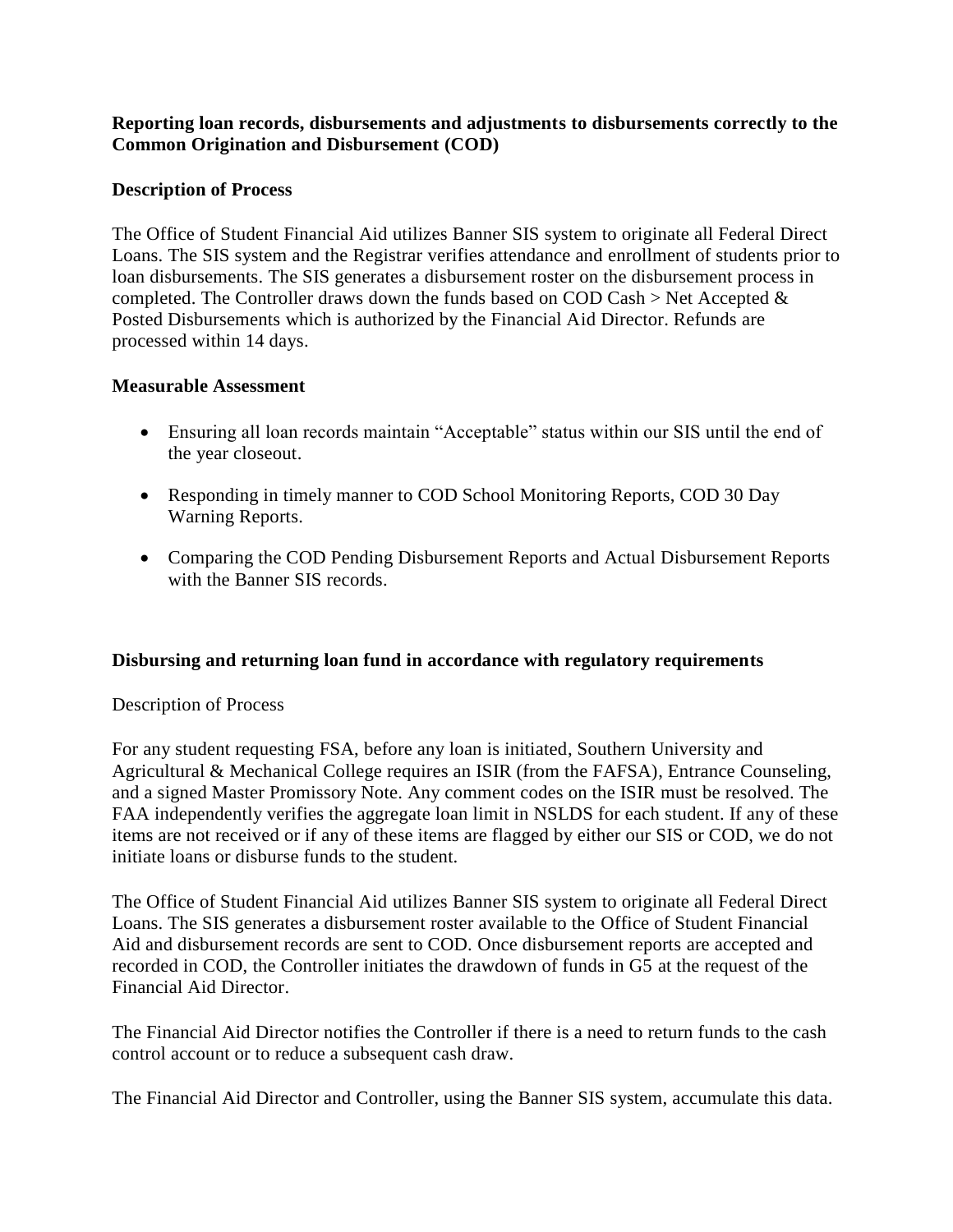All faculty and staff are required to use the Banner SIS system to document student information including information regarding a student's FSA eligibility. The FAA reviews student accounts on a routine basis. Additionally, the Banner SIS system alerts the Office of Student Financial Aid any urgent issues regarding a student's FSA eligibility.

Measurable Assessments

- Ensuring all loan records maintain "Accepted" status within our Banner SIS system until the end of the year closeout
- Monitoring the enrollment, SAP, and eligibility alerts within the SIS and responding appropriately
- Responding in a timely manner to COD School Monitoring Reports, COD 30 Day Warning Reports
- Comparing the COD Pending Disbursement Reports and Actual Disbursement Reports with the Banner SIS records

## **Disbursing the correct loan amount to the correct student**

Description of Process

The Office of Student Financial Aid schedules disbursement dates for approved funds.

Direct Loan funds are drawn down based on COD Cash > Net Accepted & Posted Disbursements. The Controller draws down the approved funds authorized by the Financial Aid Director.

#### Measurable Assessments

- Ensuring all loan records maintain "Accepted" status within our SIS until the end of the year closeout
- Monitoring the enrollment, SAP, and eligibility alerts within the SIS and responding appropriately
- Responding in a timely manner to COD School Monitoring Reports, COD 30 Day Warning Reports
- Comparing the COD Pending Disbursement Reports and Actual Disbursement Reports with the Banner SIS records